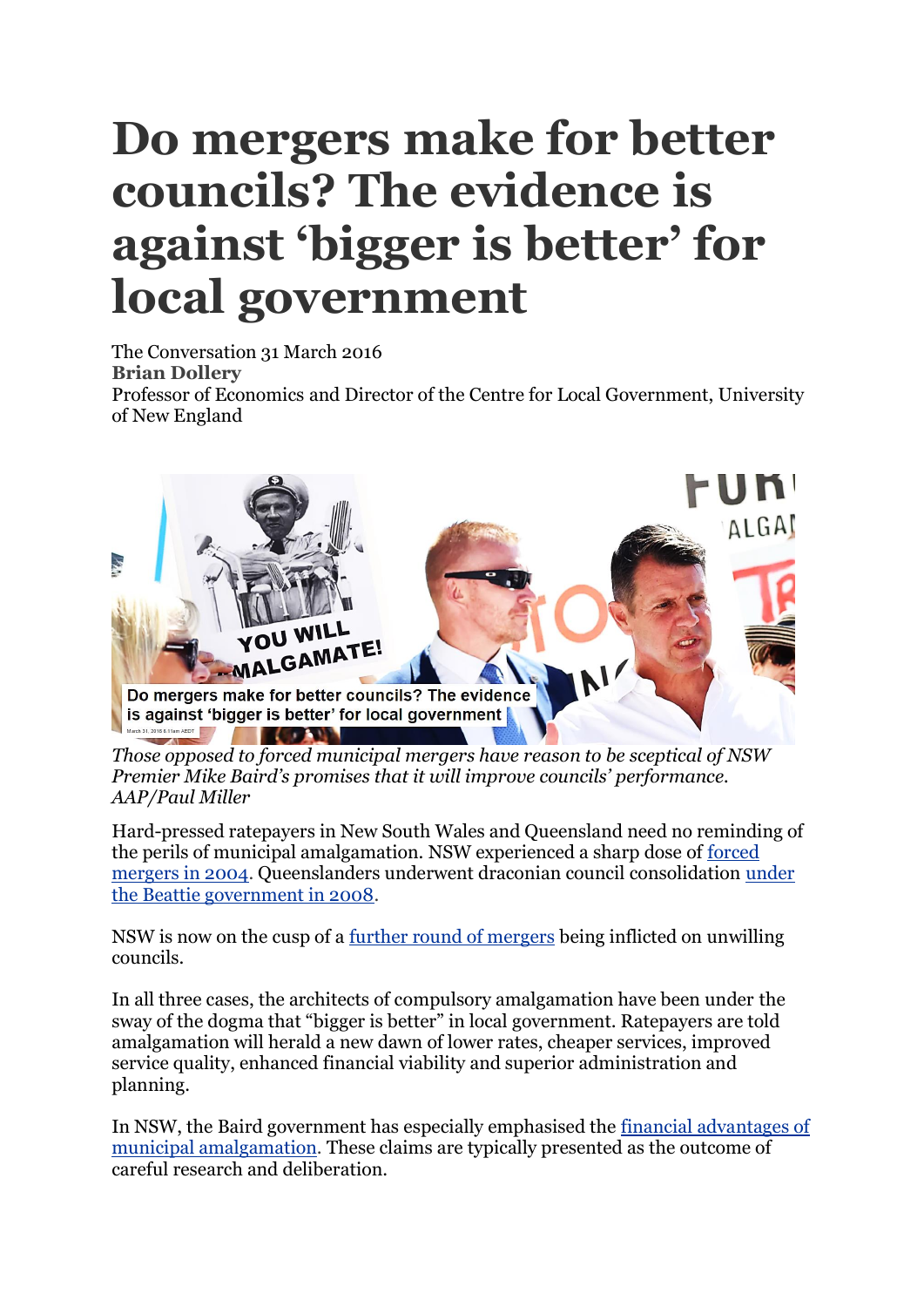## **Mergers tested in a real-world experiment**

Are these claims consistent with the empirical evidence? My colleagues Brian Bell and Joseph Drew and I investigated this question for NSW's 2004 forced amalgamations.

We took advantage of being able to use 2014 data to compare the performance of merged councils with their unmerged counterparts over ten years.



We compared amalgamated "general purpose" councils with their un-amalgamated peer councils in the same local government classification. We thus had the benefit of a "natural experiment", being able to compare the two groups of "like" councils against a common set of performance indicators. Our peer-reviewed research paper will be [published shortly.](http://esa.snapdev.com.au/news/15991)

The criteria we used for this comparison included four the Baird government is using under its "[Fit](http://www.fitforthefuture.nsw.gov.au/)  [for the Future](http://www.fitforthefuture.nsw.gov.au/)" program – operating performance, own-source revenue, building and infrastructure renewal, and asset maintenance ratios – as well as council employees per capita.

*The Carr government's 2004 council mergers provide a basis for comparing the impacts over the following decade. AAP/Mick Tsikas*

We found no statistically significant differences in the performance of the two groups of councils against these criteria. This falsifies past claims by the Carr Labor government that its forced amalgamations would substantially improve NSW local government financial performance. It also undermines the Baird Coalition government's claims for its proposed mergers.

## **Evidence mounts against 'bigger is better'**

Other research provides additional damning evidence. For example, Joseph Drew, Mike Kortt and I examined the [outcomes of forced amalgamations in Queensland in](http://www.abc.net.au/news/2016-02-16/nsw-urged-not-to-repeat-qlds-council-amalgamation-mistakes/7167322)  [2008.](http://www.abc.net.au/news/2016-02-16/nsw-urged-not-to-repeat-qlds-council-amalgamation-mistakes/7167322) These reduced the number of councils from 157 to just 73.

[Our research](http://www.tandfonline.com/doi/abs/10.1080/03003930.2013.874341?journalCode=flgs20) demonstrated that this resulted in a greater proportion of councils exhibiting diseconomies of scale. That is, mergers created entities that were simply too large to be run efficiently.

Furthermore, of the 31 new councils the mergers created, 58% exhibit decreasing returns to scale. Comparing their efficiency through time, we found merged councils performed worse than unmerged councils.